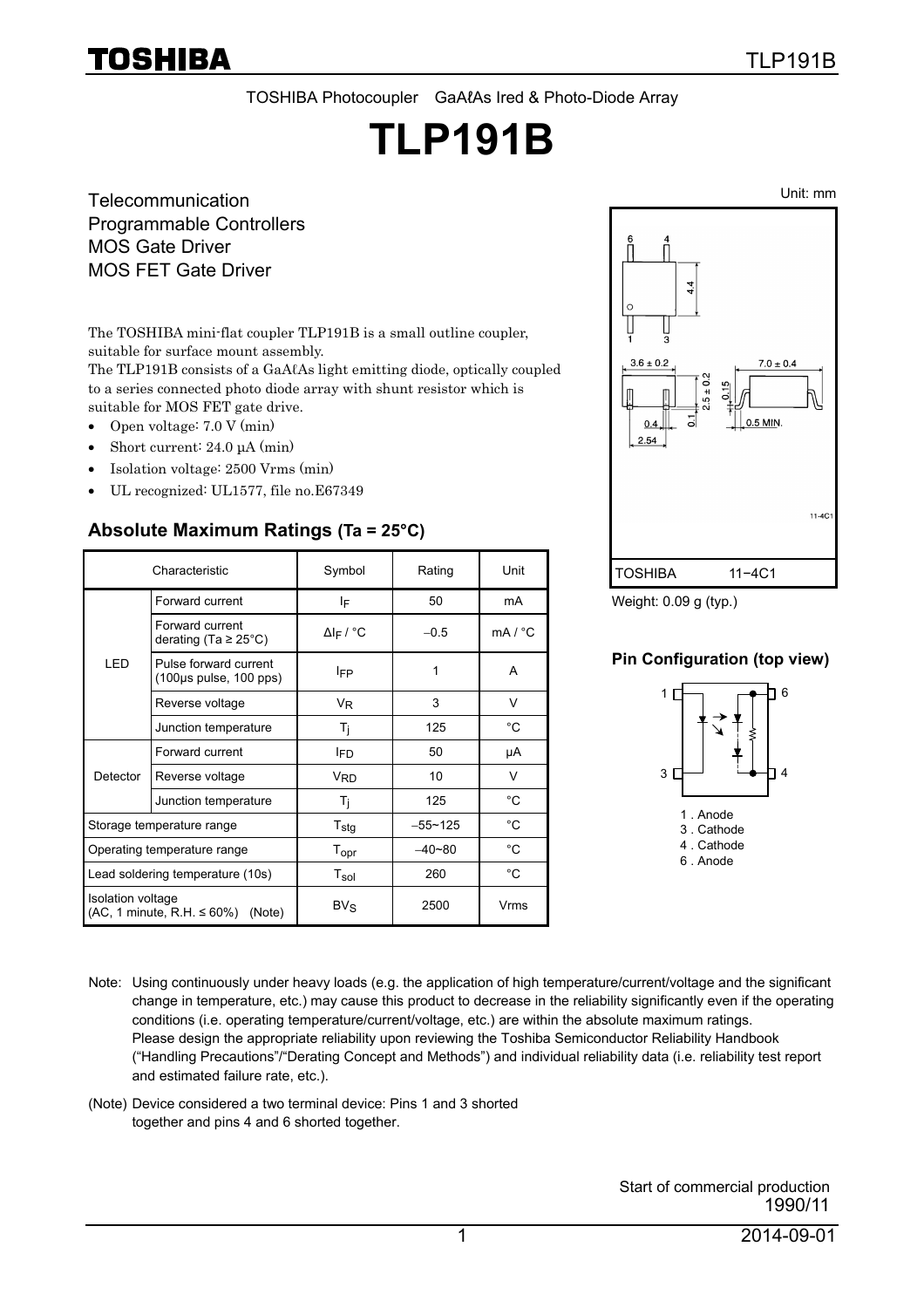## **Recommended Operating Conditions**

| Characteristic        | Symbol | Min   | Typ. | Max | Unit   |
|-----------------------|--------|-------|------|-----|--------|
| Forward current       | IF     |       | 20   | 25  | mA     |
| Operating temperature | opr    | $-25$ |      | 85  | $\sim$ |

Note: Recommended operating conditions are given as a design guideline to obtain expected performance of the device. Additionally, each item is an independent guideline respectively. In developing designs using this product, please confirm specified characteristics shown in this document.

#### **Individual Electrical Characteristics (Ta = 25°C)**

| Characteristic |                                   | Symbol                | <b>Test Condition</b> | Min | Typ. | Max | Unit |
|----------------|-----------------------------------|-----------------------|-----------------------|-----|------|-----|------|
| <b>LED</b>     | Forward voltage                   | VF                    | $I_F = 10$ mA         | 1.2 | 1.4  | 1.7 | v    |
|                | Reverse current                   | ΙŖ                    | $V_R = 3 V$           |     |      | 10  | μA   |
|                | Capacitance                       | $C_T$                 | $V = 0, f = 1 MHz$    |     | 30   | 60  | pF   |
| Detector       | Forward voltage                   | <b>V<sub>FD</sub></b> | $I_{FD}$ = 10 $\mu$ A |     | 7    |     | v    |
|                | Reverse current                   | <sup>I</sup> RD       | $V_{RD}$ = 10 V       |     | 7    |     | μA   |
|                | Capacitance<br>(anode to cathode) | C <sub>TD</sub>       | $V = 0, f = 1 MHz$    |     |      |     | pF   |

### **Coupled Electrical Characteristics (Ta = 25°C)**

| Characteristic | Symbol | <b>Test Condition</b> | MIn | Typ.   | Max | Unit |
|----------------|--------|-----------------------|-----|--------|-----|------|
| Open voltage   | Voc    | $I_F = 20 \text{ mA}$ |     | о<br>o |     |      |
| Short current  | Isc    | $I_F = 20 \text{ mA}$ | 24  | 40     |     | μA   |

#### **Isolation Characteristics (Ta = 25°C)**

| Characteristic              | Symbol         | <b>Test Condition</b>          | Min                       | Typ.      | Max | Unit |
|-----------------------------|----------------|--------------------------------|---------------------------|-----------|-----|------|
| Capacitance input to output | $c_{\rm S}$    | $V_S = 0, f = 1$ MHz           |                           | 0.8       |     | pF   |
| Isolation resistance        | R <sub>S</sub> | $V_S$ = 500 V, R.H. $\leq$ 60% | $\sqrt{5 \times 10^{10}}$ | $10^{14}$ |     | Ω    |
|                             |                | AC, 1 minute                   | 2500                      |           |     |      |
| Isolation voltage           | $BV_S$         | AC, 1 second in oil            |                           | 5000      |     | Vrms |
|                             |                | DC, 1 minute in oil            |                           | 5000      |     | Vdc  |

#### **Switching Characteristics (Ta = 25°C)**

| Characteristic | Symbol | <b>Test Condition</b>                       | Min | Typ. | Max | Unit |
|----------------|--------|---------------------------------------------|-----|------|-----|------|
| Turn-on time   | ton    | $I_F = 20 \text{mA}, C_L = 1000 \text{ pF}$ |     | 0.2  |     | ms   |
| Turn-off time  | toff   | (Fig.1)                                     |     |      |     | ms   |

Fig. 1 Switching time test circuit



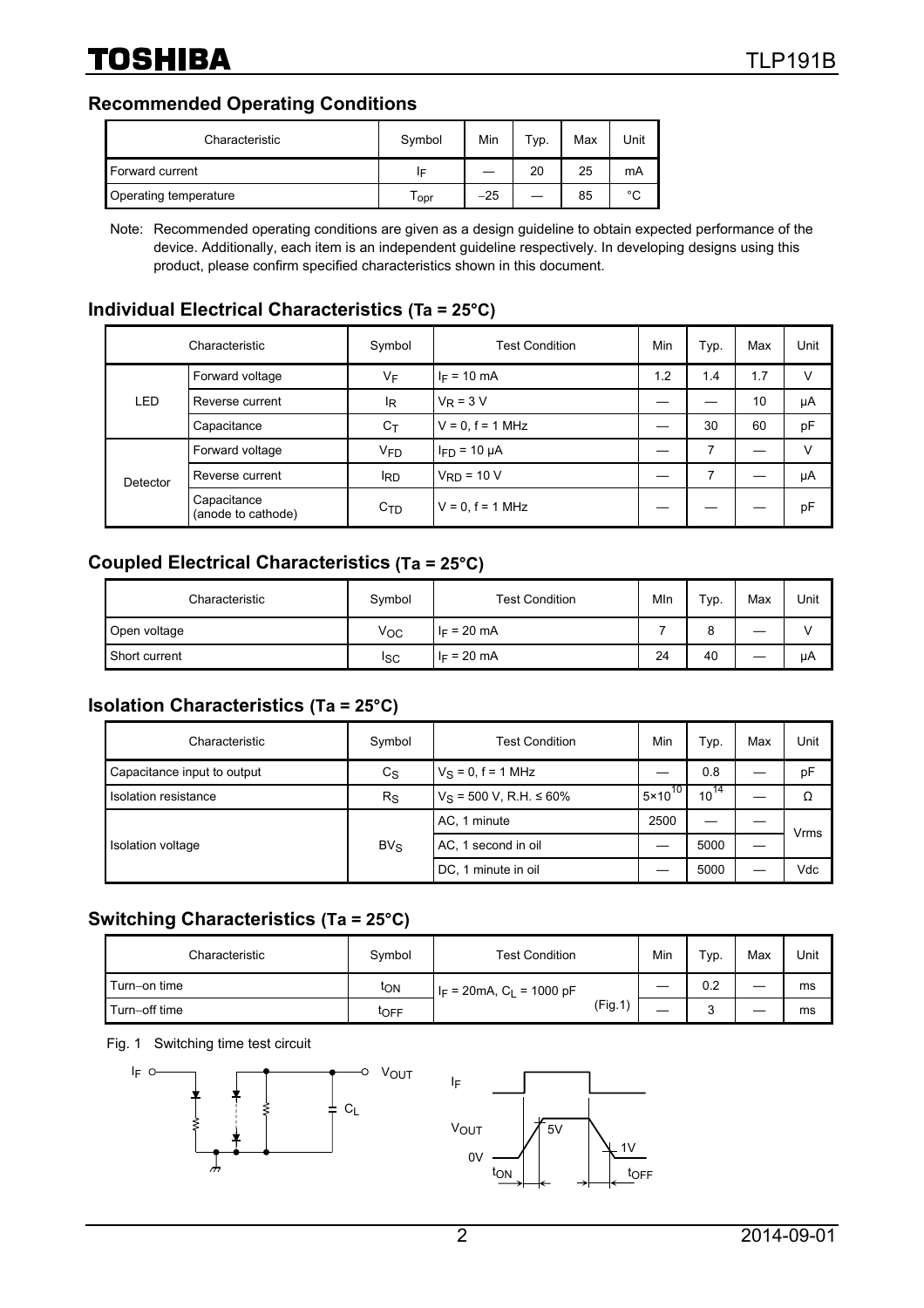# **TOSHIBA**











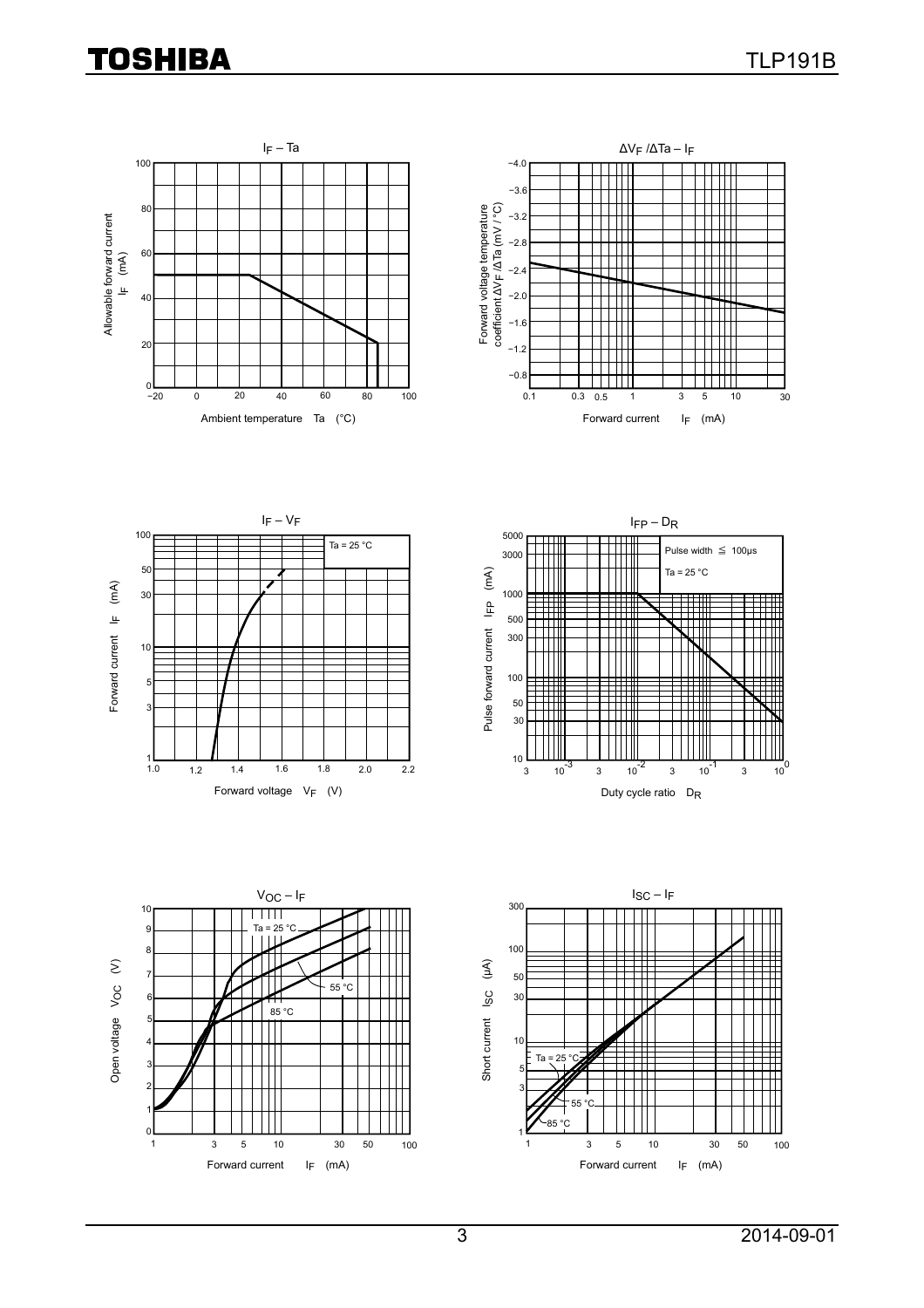## **RESTRICTIONS ON PRODUCT USE**

- Toshiba Corporation, and its subsidiaries and affiliates (collectively "TOSHIBA"), reserve the right to make changes to the information in this document, and related hardware, software and systems (collectively "Product") without notice.
- This document and any information herein may not be reproduced without prior written permission from TOSHIBA. Even with TOSHIBA's written permission, reproduction is permissible only if reproduction is without alteration/omission.
- Though TOSHIBA works continually to improve Product's quality and reliability, Product can malfunction or fail. Customers are responsible for complying with safety standards and for providing adequate designs and safeguards for their hardware, software and systems which minimize risk and avoid situations in which a malfunction or failure of Product could cause loss of human life, bodily injury or damage to property, including data loss or corruption. Before customers use the Product, create designs including the Product, or incorporate the Product into their own applications, customers must also refer to and comply with (a) the latest versions of all relevant TOSHIBA information, including without limitation, this document, the specifications, the data sheets and application notes for Product and the precautions and conditions set forth in the "TOSHIBA Semiconductor Reliability Handbook" and (b) the instructions for the application with which the Product will be used with or for. Customers are solely responsible for all aspects of their own product design or applications, including but not limited to (a) determining the appropriateness of the use of this Product in such design or applications; (b) evaluating and determining the applicability of any information contained in this document, or in charts, diagrams, programs, algorithms, sample application circuits, or any other referenced documents; and (c) validating all operating parameters for such designs and applications. **TOSHIBA ASSUMES NO LIABILITY FOR CUSTOMERS' PRODUCT DESIGN OR APPLICATIONS.**
- **PRODUCT IS NEITHER INTENDED NOR WARRANTED FOR USE IN EQUIPMENTS OR SYSTEMS THAT REQUIRE EXTRAORDINARILY HIGH LEVELS OF QUALITY AND/OR RELIABILITY, AND/OR A MALFUNCTION OR FAILURE OF WHICH MAY CAUSE LOSS OF HUMAN LIFE, BODILY INJURY, SERIOUS PROPERTY DAMAGE AND/OR SERIOUS PUBLIC IMPACT (**"**UNINTENDED USE**"**).** Except for specific applications as expressly stated in this document, Unintended Use includes, without limitation, equipment used in nuclear facilities, equipment used in the aerospace industry, medical equipment, equipment used for automobiles, trains, ships and other transportation, traffic signaling equipment, equipment used to control combustions or explosions, safety devices, elevators and escalators, devices related to electric power, and equipment used in finance-related fields. **IF YOU USE PRODUCT FOR UNINTENDED USE, TOSHIBA ASSUMES NO LIABILITY FOR PRODUCT.** For details, please contact your TOSHIBA sales representative.
- Do not disassemble, analyze, reverse-engineer, alter, modify, translate or copy Product, whether in whole or in part.
- Product shall not be used for or incorporated into any products or systems whose manufacture, use, or sale is prohibited under any applicable laws or regulations.
- The information contained herein is presented only as quidance for Product use. No responsibility is assumed by TOSHIBA for any infringement of patents or any other intellectual property rights of third parties that may result from the use of Product. No license to any intellectual property right is granted by this document, whether express or implied, by estoppel or otherwise.
- **ABSENT A WRITTEN SIGNED AGREEMENT, EXCEPT AS PROVIDED IN THE RELEVANT TERMS AND CONDITIONS OF SALE FOR PRODUCT, AND TO THE MAXIMUM EXTENT ALLOWABLE BY LAW, TOSHIBA (1) ASSUMES NO LIABILITY WHATSOEVER, INCLUDING WITHOUT LIMITATION, INDIRECT, CONSEQUENTIAL, SPECIAL, OR INCIDENTAL DAMAGES OR LOSS, INCLUDING WITHOUT LIMITATION, LOSS OF PROFITS, LOSS OF OPPORTUNITIES, BUSINESS INTERRUPTION AND LOSS OF DATA, AND (2) DISCLAIMS ANY AND ALL EXPRESS OR IMPLIED WARRANTIES AND CONDITIONS RELATED TO SALE, USE OF PRODUCT, OR INFORMATION, INCLUDING WARRANTIES OR CONDITIONS OF MERCHANTABILITY, FITNESS FOR A PARTICULAR PURPOSE, ACCURACY OF INFORMATION, OR NONINFRINGEMENT.**
- GaAs (Gallium Arsenide) is used in Product. GaAs is harmful to humans if consumed or absorbed, whether in the form of dust or vapor. Handle with care and do not break, cut, crush, grind, dissolve chemically or otherwise expose GaAs in Product.
- Do not use or otherwise make available Product or related software or technology for any military purposes, including without limitation, for the design, development, use, stockpiling or manufacturing of nuclear, chemical, or biological weapons or missile technology products (mass destruction weapons). Product and related software and technology may be controlled under the applicable export laws and regulations including, without limitation, the Japanese Foreign Exchange and Foreign Trade Law and the U.S. Export Administration Regulations. Export and re-export of Product or related software or technology are strictly prohibited except in compliance with all applicable export laws and regulations.
- Please contact your TOSHIBA sales representative for details as to environmental matters such as the RoHS compatibility of Product. Please use Product in compliance with all applicable laws and regulations that regulate the inclusion or use of controlled substances, including without limitation, the EU RoHS Directive. **TOSHIBA ASSUMES NO LIABILITY FOR DAMAGES OR LOSSES OCCURRING AS A RESULT OF NONCOMPLIANCE WITH APPLICABLE LAWS AND REGULATIONS.**